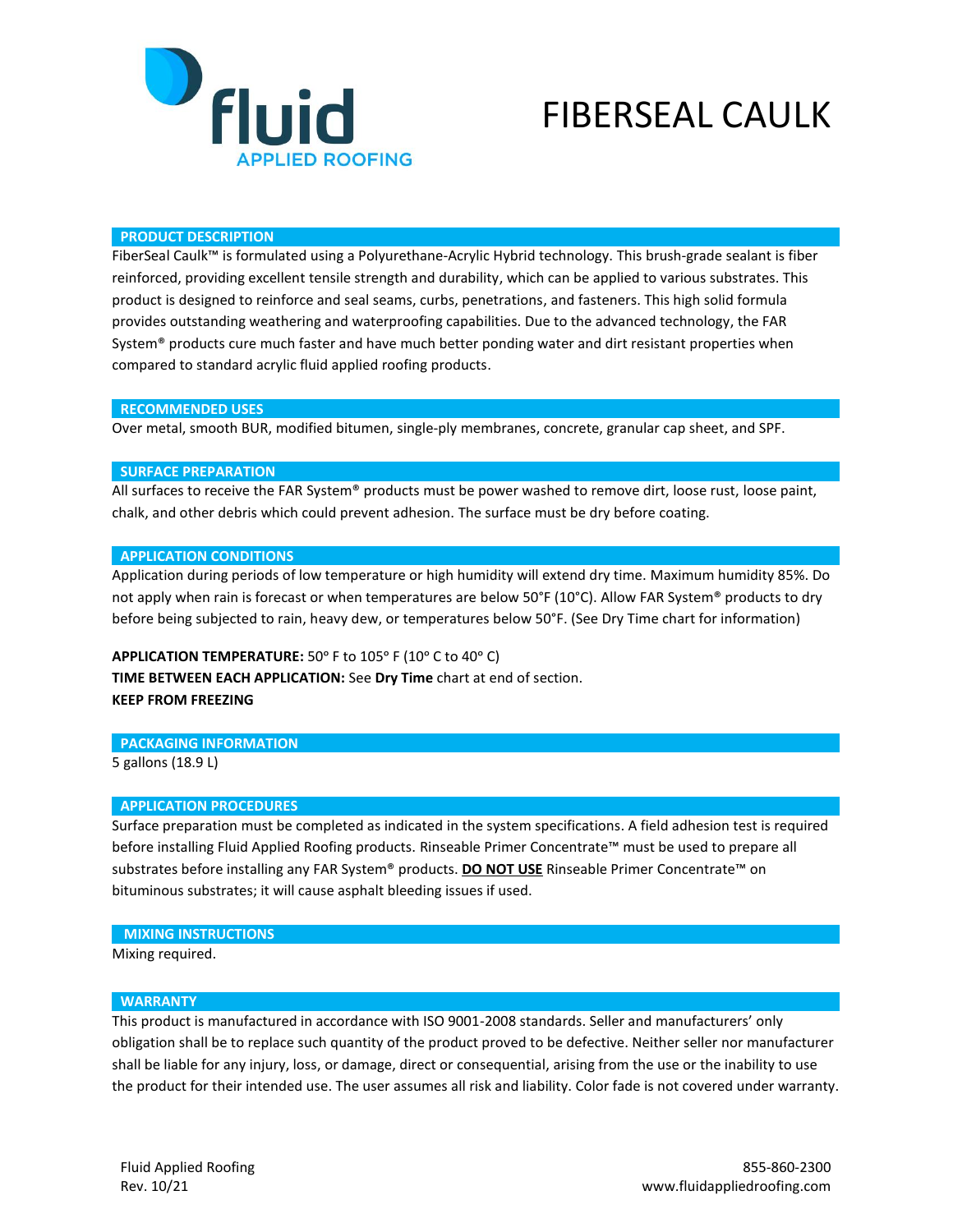

# FIBERSEAL CAULK

# **DISCLAIMER**

The information and recommendations outlined in this product data sheet are based upon tests conducted by or on behalf of Fluid Applied Roofing, LLC. Such information and recommendations set forth herein are subject to change and pertain to the product offered at the time of the publication. Consult your Fluid Applied Roofing representative to obtain the most current Product Data information.

# **PHYSICAL PROPERTIES**

This product complies with the requirements of ASTM D 6083.

| <b>PRODUCT CHARACTERISTICS</b> | <b>VALUE</b>                                               | <b>TEST METHOD</b> |
|--------------------------------|------------------------------------------------------------|--------------------|
| Color                          | White                                                      |                    |
| Vehicle Base                   | Polyurethane-Acrylic Hybrid                                |                    |
| Weight per gallon              | $11.10 - 11.60$ lbs.                                       |                    |
| Solids by Weight               | $62.5 \pm 2\%$                                             | <b>ASTM D-1644</b> |
| Solids by Volume               | $60 \pm 2%$                                                | <b>ASTM D-2697</b> |
| Viscosity @ 77°F               | $120 - 140$ KU                                             | ASTM D-562         |
| DFT $@$ 1 gal/sq.              | 10 mils                                                    |                    |
| VOC content                    | $0.29$ g/l                                                 | <b>EPA-24</b>      |
| Heat stability                 | >250° F (120° C)                                           | <b>ASTM D-2939</b> |
| Cold temperature flexibility   | $< -22F (-30C)$                                            | ASTM D-522         |
| Tensile strength               | >250 psi (1.7 Mpa)                                         | ASTM D-412         |
| Elongation at break            | >490%                                                      | ASTM D-412         |
| Ponding water resistance       | Pass                                                       | <b>ASTM D-2939</b> |
| Pressurized water resistance   | > 7.4 psi (> 0.5 atm) @ 24 hours                           | <b>DIN 52123</b>   |
| Permeance                      | 1.85 perms                                                 | <b>ASTM D-1653</b> |
| Tear resistance                | >76 lbf/in (130 N/cm)                                      | ASTM D-624         |
| Solar reflectance              | Initial: 0.88 - Weathered: 0.75                            | <b>ASTM D-1549</b> |
| Infrared emittance             | Initial: 0.88 - Weathered: 0.84                            | <b>ASTM C-1371</b> |
| Solar reflective index (SRI)   | Initial: 104 - Weathered: 91                               |                    |
| UV resistance                  | Resistant to UV and influence to $O^2$ and ozone           | <b>ASTM D-4798</b> |
| Adhesion excellent to          | PVC, TPO, EPDM, Galvanized Steel, Aluminum, and Bituminous | ASTM C-794         |
| Fungi resistance               | Pass                                                       | ASTM G-21          |
| <b>Flash Point</b>             | None                                                       |                    |
| Solvent                        | Water                                                      |                    |
| Clean Up                       | Warm soapy water                                           |                    |